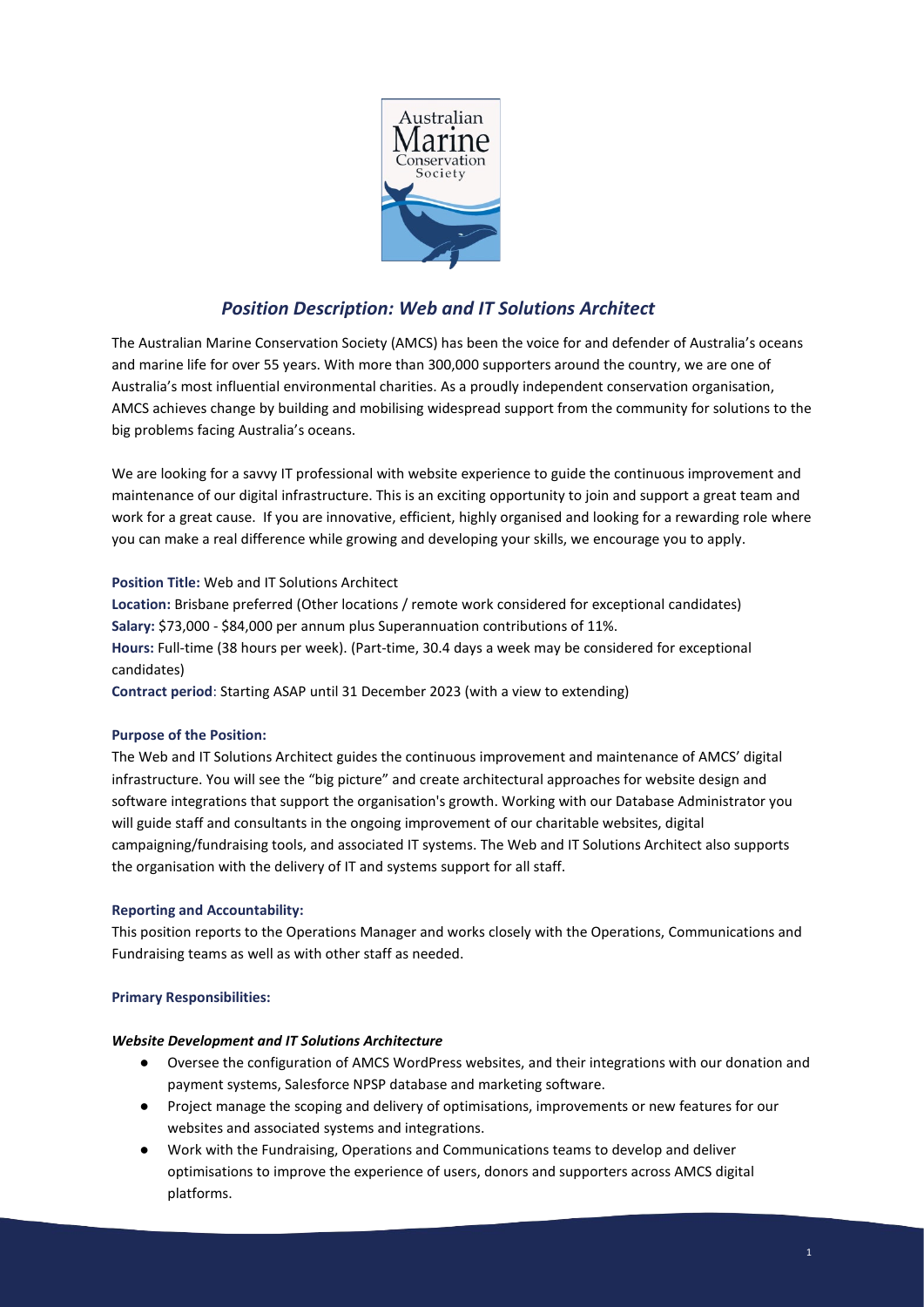- Investigate and resolve technical errors, security flags and system roadblocks associated with the website and related integrations.
- Regularly undertake reporting and analytics to drive ongoing improvement across AMCS web, integration and IT systems.
- Advise on the development of new websites, apps or digital campaigns where appropriate.
- Manage relationships with relevant suppliers and digital agencies to facilitate ongoing technical improvements and bug fixes.

## *IT & Systems Management*

- Manage organisational IT systems and provide staff with IT support including the setup and onboarding of new employees.
- Oversee and configure required software licenses for the organisation including the AMCS website and associated integrations.
- Ensure website domains, hosting and associated system licenses are kept up to date.
- Train AMCS staff on website and associated integrations where needed, and monitor compliance.
- Purchase and maintain suitable IT equipment and software for the organisation and act as the main point of contact and liaison with IT suppliers.
- Contribute to database/data tasks to support others as needed and capacity allows.

## *IT Security & Risk Management*

- Monitor security risks and developments in cyber security and ensure security and data protection best practices measures are in place and utilised.
- Provide support in the investigation, reporting and resolution of any information security incidents.
- Maintain regular database and system back-ups.
- Implement the relevant recommendations from AMCS IT security audits.
- Advise senior management on the implementation of security measures and policies to adhere to legislative requirements.

#### **Essential Selection Criteria**

- A minimum of two years of experience in a similar role.
- Bachelor's Degree or Diploma in Computer Science, Computer Engineering, Systems Engineering, Website Development (or similar) or comparable level of training/experience.
- Experience managing the integration of diverse technical systems (such as WordPress, Salesforce, Salesforce NPSP, FormAssembly, Campaign Monitor, Chargent etc).
- Familiarity with HTML/CSS, JavaScript and UI/UX design; PHP would also be an advantage but not essential.
- Experience providing IT support and managing IT requests through an IT Helpdesk system
- Experience in project management of technical development projects and managing external contractors.
- Effective and collaborative communication skills with the ability to clearly translate technical information to non-technical audiences.
- Commitment to upholding AMCS' values and to protecting our oceans.

# **Desirable Selection Criteria**

- Knowledge of how to interact with RESTful APIs and formats (JSON, XML) is desirable.
- Experience working with campaigns or non-profit organisations to set up and optimise systems to support innovative digital campaigns would be advantageous.